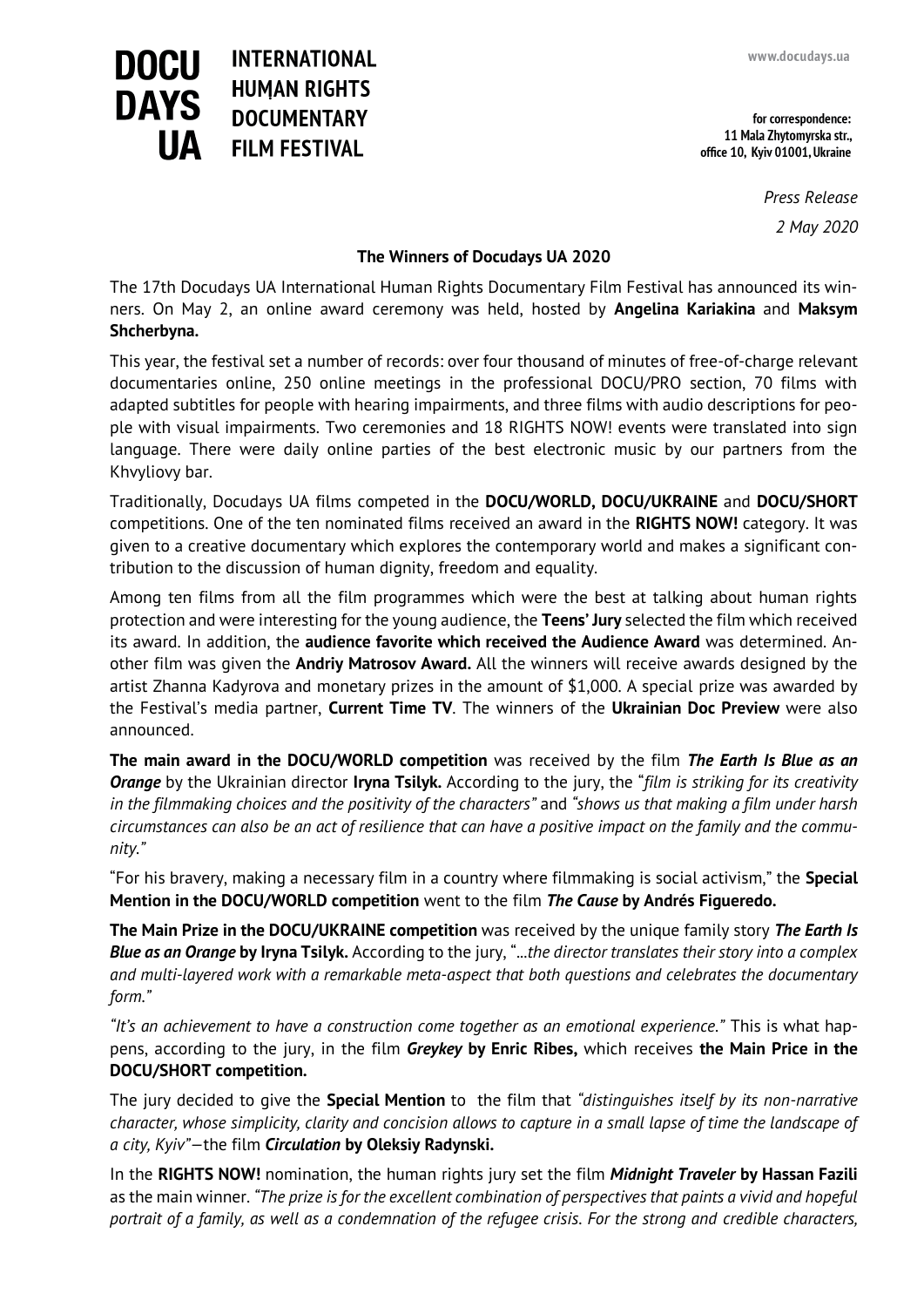## **DOCU INTERNATIONAL HUMAN RIGHTS DAYS DOCUMENTARY FILM FESTIVAL**

for correspondence: 11 Mala Zhytomyrska str., office 10, Kyiv 01001, Ukraine

*and for the director's ability to cinematically convey a relevant and universal topic in a way that engages and motivates the viewer to get involved in the development/solution of the issue depicted in the film,"*  summarize the members of the Festival's Human Rights Jury.

**The Special Mentions in the RIGHTS NOW! category** were received by the films *Buddha in Africa* **by Nicole Schafer** and *WAR NOTE* **by Roman Liubyi.**

The **Current Time** television platform chose its favorite among the films nominated in the RIGHTS NOW! category. The award was given to the film which "*not only makes a significant contribution to the discussion of human dignity, freedom and equality, but also* ... *with the fact of being made, accomplishes the task of applying the human rights principles to the benefit of the protagonists of the film."* It was the film *Midnight Traveler* **by Hassan Fazili,** which received a financial prize of \$3,000 from the media partner.

*"For tender, boundless love for people and life. For desperate honesty in opening new unexpected features of the world which seemed understandable until now,"* **the memorial prize in honor of the Festival's producer Andriy Matrosov** was awarded by Docudays UA organizers to the film *WAR NOTE* **by Roman Liubyi.**

**The Main Prize of the Teens' Jury** was received by the film *Immortal* **by Ksenia Okhapkina.** The teens' verdict: *"The film touches upon the problems of thousands of ruined human lives. The film's protagonists are children, and the city is the background and a symbol of the system which generations have been unable to escape.* Immortal *is the case when visual connections produce connections of meanings."*

The film *Punks* **by Maasja Ooms** received the **Special Mention of the Teens' Jury,** *"primarily due to its exceptional and augmented story composition: it is a proof that complex conflict and visible changes in characters are not the 'prerogatives' of feature film."*

The audience chose their favorite: it was **Roman Liubyi's** film *WAR NOTE.*

As a part of the DOCU/PRO industry section, Ukrainian feature-length documentaries at the stage of production and post-production were presented within the **Ukrainian Doc Preview**. Six film projects were demonstrated to world festival programmers and representatives of international funds, sales companies and broadcasters. This year, six awards awaited the winners of the Ukrainian Doc Preview.

The **Ukrainian Institute Award** in the amount of 150,000 UAH for the promotion and distribution of the upcoming film was received by *"a project that brings a unique Ukrainian story set in an unusual environment,"* the film *Salt from Bonneville,* directed by **Simon Mozgovyi.**

The award from the **Current Time** television platform in the amount of \$2000 was received by the film *Iron Butterflies* **by Roman Liuby** as "*a piece of original and brilliant filmmaking that manages to use a whole new language to tell the obvious story about the surreality of war."*

*Diary of a Bride of Christ* **by Marta Smerechynska** received two awards. The **East Silver Caravan Award**, which provides support with film distribution at international film festivals for one year. *"It's a story of personal courage, faith and determination, but also a unique insight into a secluded community,"* say the Institute of Documentary Films representatives. In addition, the film received the **DOK Leipzig Award,**  namely two accreditations to attend the German film festival DOK Leipzig and the DOK Co-Pro Market in October 2020.

**The Documentary Association of Europe Talent Development Award** was received by the project *The Elf's Tower* by **Polina Kelm.** The film's team received two free-of-charge subscriptions for membership in the Documentary Association of Europe (DAE) for one year, with access to DAE services, including online consulting and exclusive networking events.

*"For a promising approach in depicting a touch of normality, love, calm and nature in contrast to today's unprecedented circumstances and challenges,"* the **Pitch the Doc** award was received by the project *Plai.*